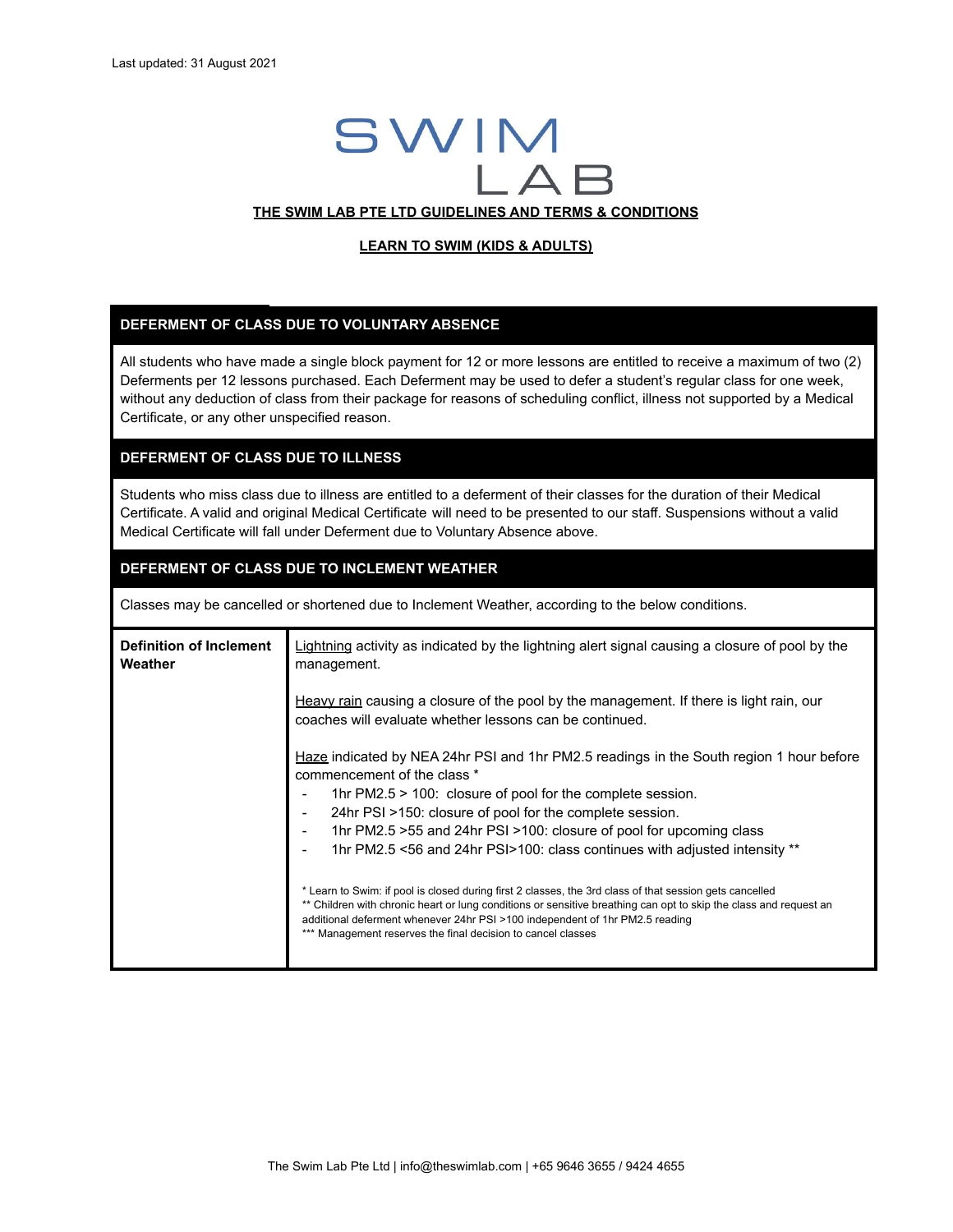| <b>Class Cancellation</b>                                      | Inclement Weather 15 minutes BEFORE stipulated class start:<br>Swim classes will be cancelled if inclement weather persists 15 minutes before stipulated<br>class commencement time. For example, a swim class scheduled at 1600 will be cancelled<br>if inclement weather persists at 1545. Classes cancelled 15 minutes or more before<br>stipulated class start due to Inclement Weather will not be considered conducted and will<br>not be deducted from your class package.<br>Inclement Weather WITHIN 15 minutes of starting class:<br>Swim classes will be cancelled should there be 15 minutes of consistent inclement weather<br>from the stipulated class commencement time and substitute land training is unable to be<br>conducted. In such circumstances, class will not be considered conducted and will not be<br>deducted from your class package. |
|----------------------------------------------------------------|-----------------------------------------------------------------------------------------------------------------------------------------------------------------------------------------------------------------------------------------------------------------------------------------------------------------------------------------------------------------------------------------------------------------------------------------------------------------------------------------------------------------------------------------------------------------------------------------------------------------------------------------------------------------------------------------------------------------------------------------------------------------------------------------------------------------------------------------------------------------------|
| <b>Conducted Classes</b>                                       | Class is considered conducted if either: (i) at least 30 minutes of swim class has been<br>conducted, or (ii) land training has been provided in lieu of swim class.<br>Classes not considered conducted will be deferred to the following week, and not deduced<br>from your class package. Classes considered conducted will not be eligible for any<br>refunds, deferments or waivers.                                                                                                                                                                                                                                                                                                                                                                                                                                                                             |
| <b>Students/Parents to</b><br><b>Note</b><br><b>DEFERMENTS</b> | Should class be cancelled due to Inclement Weather, please note that we are unable to<br>contact parents and students individually to update on the status of the class. Parents and<br>students will be informed via our Facebook page at: www.facebook.com/theswimlab<br>As weather can change quickly and unpredictably, any decision to cancel class due to<br>Inclement Weather will only be made 15 minutes prior to class start.<br>We appreciate your understanding that we are unable to cancel classes at the personal<br>preference of parents/students.<br>We may initiate, at the discretion of The Swim Lab management, to cancel the class in<br>advance if we so deem necessary.                                                                                                                                                                      |

Classes deferred due to Absence, Illness or Inclement Weather will be conducted at the following instance of the student's regular lesson timing.

Deferments are non-transferable and may not be exchanged for cash.

# **PUBLIC HOLIDAYS**

Classes are not conducted on public holidays. Classes whose regular schedule would fall on a public holiday will not be conducted and therefore will not be deducted from your class package.

# **PAYMENT**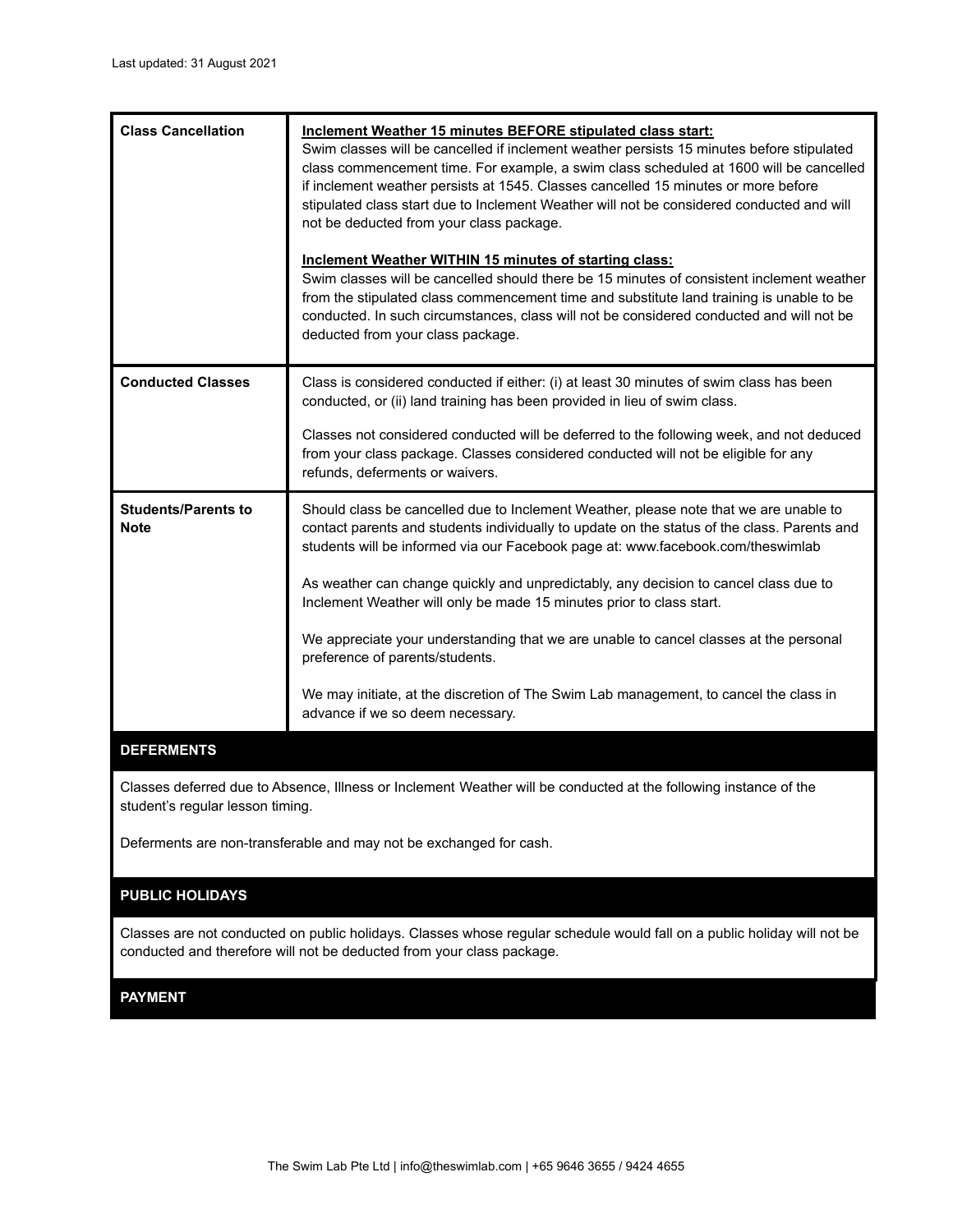Fees are to be paid in full before commencement of your first lesson. Class placements are not guaranteed until payment is received in full. As our classes usually fill up quickly, and waiting lists are common, we recommend making payment for your classes sufficiently in advance.

Fees are for a block of 12 lessons, and apply only to the lesson and usage of the facility during the lesson. Any external costs for usage of the facility outside of lesson times, or for participating in additional events such as competitions, are to be borne by the student separately.

Fees paid are non-refundable and non-transferable. Payment can be made via Cash, NETS, PAYNOW, Bank Transfer and Cheque.

# **CHANGE OF COACH & CLASS**

The Swim Lab may, as we deem necessary, change the coach for the class, for reasons including and not limited to: progression of class to a higher level and/or coach on leave/MC.

The Swim Lab may, as we deem necessary, change the class in which the student is in, for reasons including and not limited to: progression of student to a higher level and/or perceived greater compatibility of the student with different peers**.**

#### **AROUND THE POOL**

Parents/ guardians are requested to accompany their child to register their attendance before class and not leave them unattended before or after their swim lesson.

Parents/ guardians are requested to refrain from actively participating in the lesson, to enable the students and coaches to concentrate on the lesson. Our customer service office on deck would be most happy to receive your feedback any time during or after the lesson.

All students, regardless of age, gender or religion, are required to wear proper swimming attire that is made of materials specifically intended for swimming. We reserve the right to ask students who are inappropriately dressed to leave the pool.

Eating during lessons is strictly prohibited. Please refrain from bringing food to the pool deck.

Children who are not toilet trained must wear a reusable swim diaper.

Students are responsible for any personal belongings brought to classes. The Swim Lab is unable to be responsible for loss and/or damage of students' personal belongings.

All parents and students are required to strictly observe all prevailing Safe Management Measures set forth by the relevant authorities and facility owners.

#### **RELEASE OF PHOTOS / VIDEOS**

The Swim Lab may take photographs and/or video recordings of our classes and our students and/or parents/guardians for educational, training and promotional purposes. By enrolling your child in our swim classes, you hereby irrevocably grant us and our agents permission to use your image in whole or in part, without payment or any other consideration, and waive any right to inspect or approve the finished product wherein your likeness appears.

Should you wish for you or your child to not be featured in any educational, training and/or promotional materials, please send us an email at info@theswimlab.com